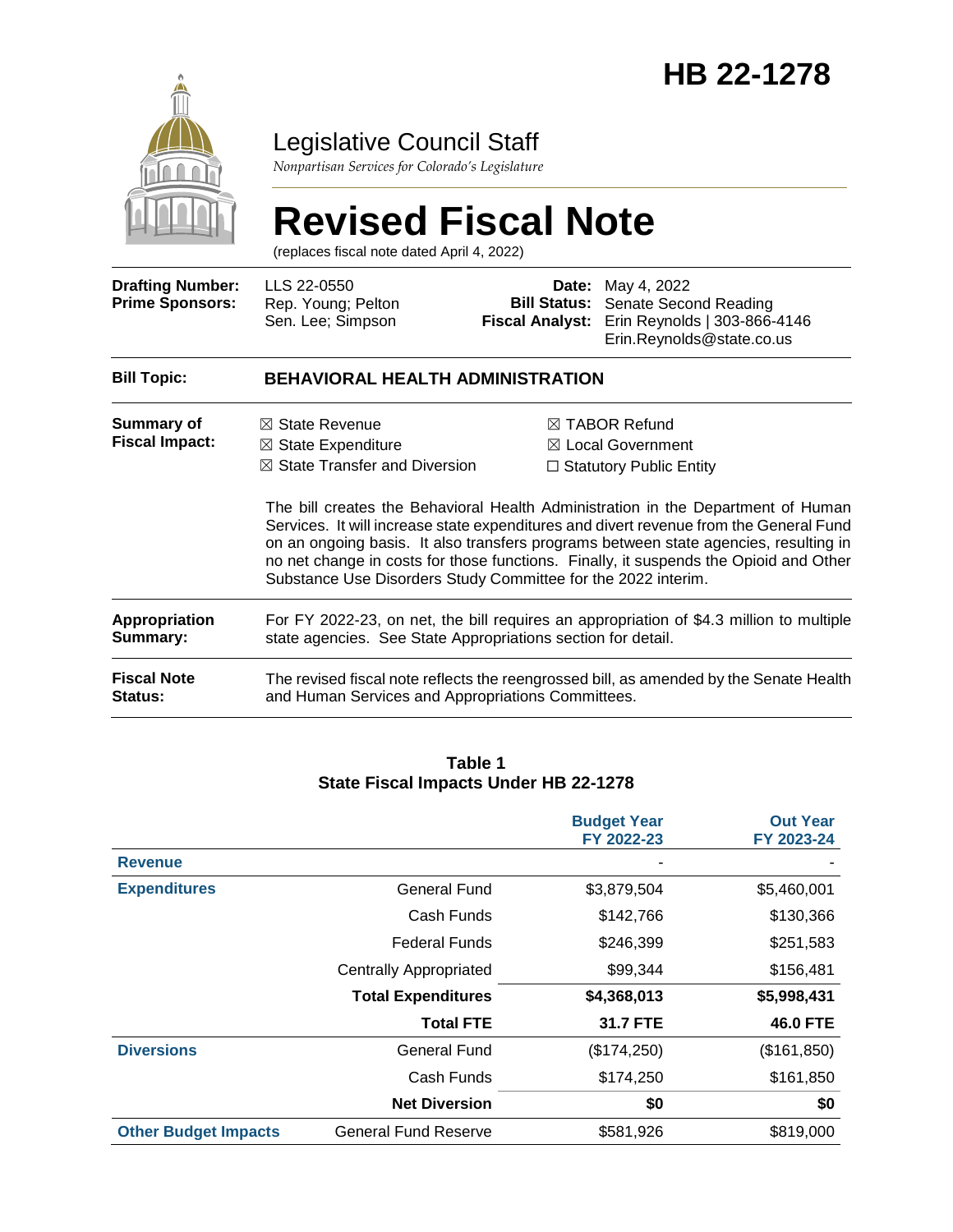# **Summary of Legislation**

The bill creates the Behavioral Health Administration (BHA) in the Department of Human Services (CDHS) and charges it with creating a coordinated, cohesive, and effective behavioral health system in Colorado. Any state agency that administers a behavioral health program (state agency) is required to collaborate with the BHA.

### Part 1: Behavioral Health Administration

**Commissioner and board authority.** The bill establishes the role of the BHA commissioner, to be appointed by the Governor, and outlines the commissioner's duties and privileges, which include the ability to set commissioner rules. The bill establishes the State Board of Human Services as the primary rulemaking authority and Type 1 board for the BHA. The bill also defines terms, including for behavioral health entity and priority populations.

**Transfer of functions to the BHA.** The BHA is required to administer a variety of existing programs, most of which are currently administered by the Office of Behavioral Health in the CDHS (See Section 27-50-105 for a list of programs and services). Of the programs to be administered by the BHA, the regulation of recovery residences and the licensing of behavioral health entities are transferred from the Department of Public Health and Environment (CDPHE). The CDPHE will continue issuing and renewing behavioral health entity licenses until June 30, 2023, and continue compliance monitoring and enforcement activities through June 30, 2024; the BHA will begin licensing functions on July 1, 2023. As of July 1, 2024, all CDPHE rules transfer to the BHA and all behavioral health entities must be licensed by, and in compliance with the rules and orders of, the State Board of Human Services. The Behavioral Health Entity Cash Fund in the CDHPE repeals July 1, 2024, and the state treasurer is required to transfer all funding to the CDHS.

**Block grant administration.** The BHA is required to formulate a comprehensive state plan for substance abuse disorder treatment and mental health services programs for the purpose of receiving federal designation to administer block grant funding.

**System-wide behavioral health grievance system.** The BHA is required to create a behavioral health grievance system to address grievances across payers, behavioral health administrative services organizations (BHASOs), managed care entities, and providers by July 1, 2024, with input from the BHA Advisory Council, its subcommittees, and stakeholders, and to publish an annual grievance report. To facilitate this process, the BHA is required to execute formal data sharing agreements with, at a minimum, the Department of Health Care Policy and Financing (HCPF), the CDPHE, and the Child Protection Ombudsman.

#### Part 2: Behavioral Health System Monitoring

**Behavioral health performance monitoring.** By July 1, 2024, the BHA is required to establish a performance monitoring system to track capacity and performance of all behavioral health providers, including contract providers; set minimum performance standards for treatment of children, youth, and adults in collaboration with state agencies administering behavioral health programs following criteria outlines in the bill; and collaborate with HCPF to align performance metrics and standards for providers, managed care entities, and BHASOs to the greatest extent possible, and to establish data collection and reporting requirements. Compliance with these requirements must be enforced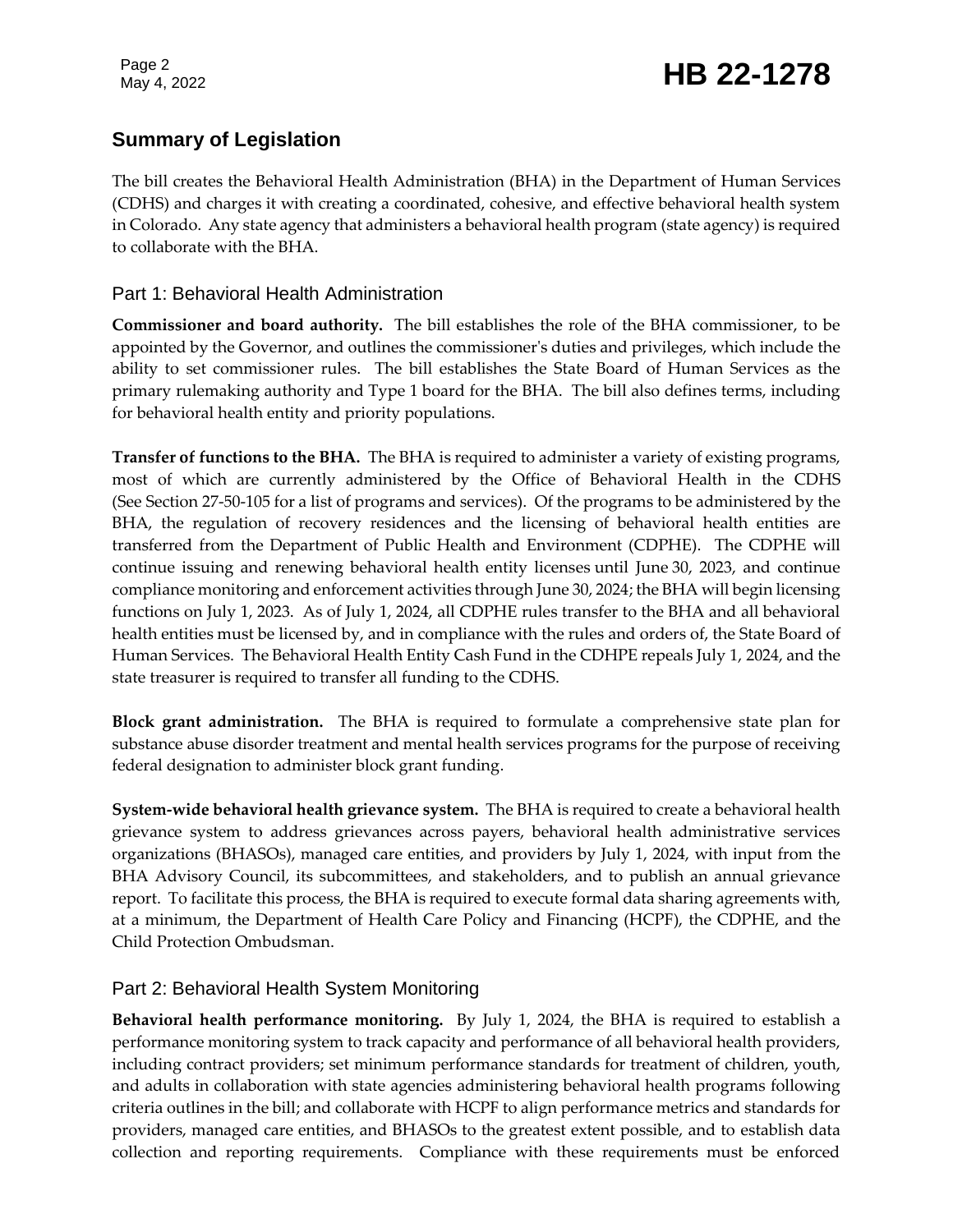# Page 3<br>May 4, 2022 **HB 22-1278**

through the development of universal contracting provisions for behavioral health providers, designation of BHASOs, and licensing standards. The BHA is required to create public-facing system accountability platforms to provide performance reporting.

**Formal agreements.** By July 1, 2023, the BHA must collaborate with state agencies and tribal governments in order to implement formal agreements to provide the structure for implementing behavioral health standards. Agreements must be reviewed annually and updated as necessary, and may be expanded to other state agencies and branches of government as needed.

**Universal contracting provisions.** By July 1, 2023, the BHA must work with HCPF, in collaboration with relevant stakeholders and other state agencies to develop universal contracting provisions to be used by state agencies when contracting for behavioral health services. The bill outlines requirements to be addressed. The universal contracting provisions may include alternate standardized provisions, depending on the application. Additional terms not included in the universal contracting provisions may be negotiated and added by the contracting parties.

**Behavioral Health System Plan.** The BHA is required to prepare and submit an annual report, the Behavioral Health System Plan, to the legislature beginning October 1, 2022, and as part of its SMART Act hearing beginning January 1, 2023.

#### Part 3: Behavioral Health Safety Net System

**Behavioral health safety net system and provider network.** By July 1, 2024, the BHA, in collaboration with HCPF and the CDPHE, must establish a behavioral health safety net system to ensure access to services for children, youth, and adults, as outlined in the bill, including proactive engagement of low-income, high behavioral health needs populations. The BHA must ensure that each state region includes a network of providers and behavioral health administrative services organizations (described below) that offer the continuum of behavioral health services and provide technical assistance, and allows the BHA to promulgate rules or determine other appropriate processes to approve behavioral health providers as safety net providers. The bill outlines safety net services that must be provided by safety net providers, and how providers must refer and track individuals where services required exceed a provider's capacity or clinical expertise. The BHA must assess funding adequacy when routinely assessing the services available regionally and statewide. Finally, providers are subject performance monitoring and data collection requirements.

**Safety net services for priority populations.** Priority population clients must be initially screened and triaged by providers to determine urgency and appropriateness of care using standardized criteria. The bill outlines the process for priority population client referrals.

#### Part 4: Behavioral Health Administrative Services Organizations

**Behavioral Health Administrative Services Organizations.** By July 1, 2024, the BHA commissioner must select and contract with regionally based behavioral health organizations to establish, administer, and maintain adequate networks of behavioral health safety net services and care coordination. At least once every five years, the commissioner must solicit applications from organizations applying to become BHASOs through a competitive bid process, following selection criteria outlined in the bill, including regarding compliance with conflict of interest policies. The bill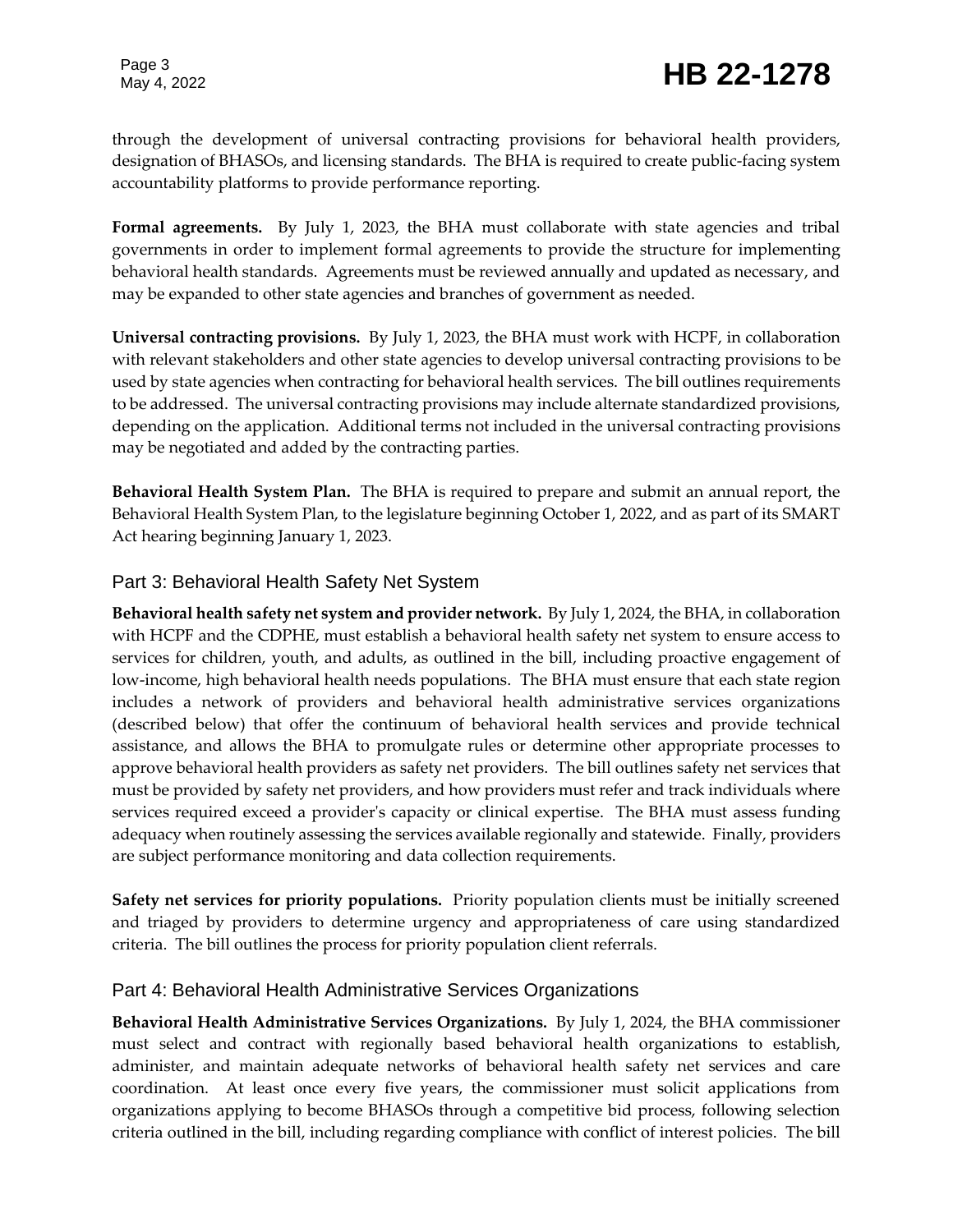also outlines requirements for contracting, building and structural compliance, a stakeholder input process, reporting, and corrective actions.

**Care coordination.** BHASOs and managed care entities have shared responsibility of providing care coordination services for individuals utilizing the behavioral health safety net system. The BHA must establish objective and standardized processes for care coordination, as outlined in the bill.

### Part 5: Behavioral Health Entities

**Behavioral health entity licensing and penalties.** Effective July 1, 2023, behavioral health licensing moves under the purview and enforcement of the BHA from the CDPHE. The existing unclassified misdemeanor for any person or entity operating without a license, punishable by a criminal fine of \$50 to \$500, is relocated under BHA statutes. In addition to criminal fines, the BHA may assess a civil penalty of \$50 to \$100 per violation day, credited to the General Fund, for each day of the violation.

**Structural compliance.** The BHA is prohibited from issuing or renewing any license unless it receives a certificate of compliance for the applicant's building or structure from the Division of Fire Prevention and Control in the Department of Public Safety.

**Minimum standards.** By April 30, 2023, the BHA must promulgate rules regarding minimum standards for behavioral health entities including, but not limited to: consumer health and safety rules, service-specific requirements, inspection procedures and corrective actions, acceptable criminal histories for employment, and compliance timelines, as well as specific requirements for comprehensive community behavioral health providers. The bill also outlines the criteria for the commissioner's approval or rejection of behavioral health safety net providers, hospitals, and other facilities. The BHA may promulgate rules regarding additional competencies for serving priority populations.

**Inspections.** The BHA is required to inspect all licensed facilities and, as in current law, must require all owners and managers to submit fingerprints to the Colorado Bureau of Investigation for a criminal history record check. Applicants for employment with a behavioral health entity are also required to submit to a criminal history record check paid for by the entity, not to be conducted more than 90 days prior to employment.

**Fees and cash fund.** By April 30, 2023, the BHA must establish a licensing fee schedule. Licensing fees are credited to the newly created Behavioral Health Licensing Cash Fund. The BHA may use fee revenue to provide or contract for the provision of technical assistance and education to behavioral health entities regarding legal compliance and regulatory and administrative functions. The money in the cash fund is subject to annual appropriation and remains in the fund at the end of any state fiscal year.

**Licensure denials and revocations.** The BHA may deny, suspend, revoke, or refuse to renew any license for a person or entity that is out of compliance with state law and BHA rule, following a hearing. The bill outlines intermediary restrictions that may be placed on a licensee, including civil fines up to \$2,000 in a calendar year.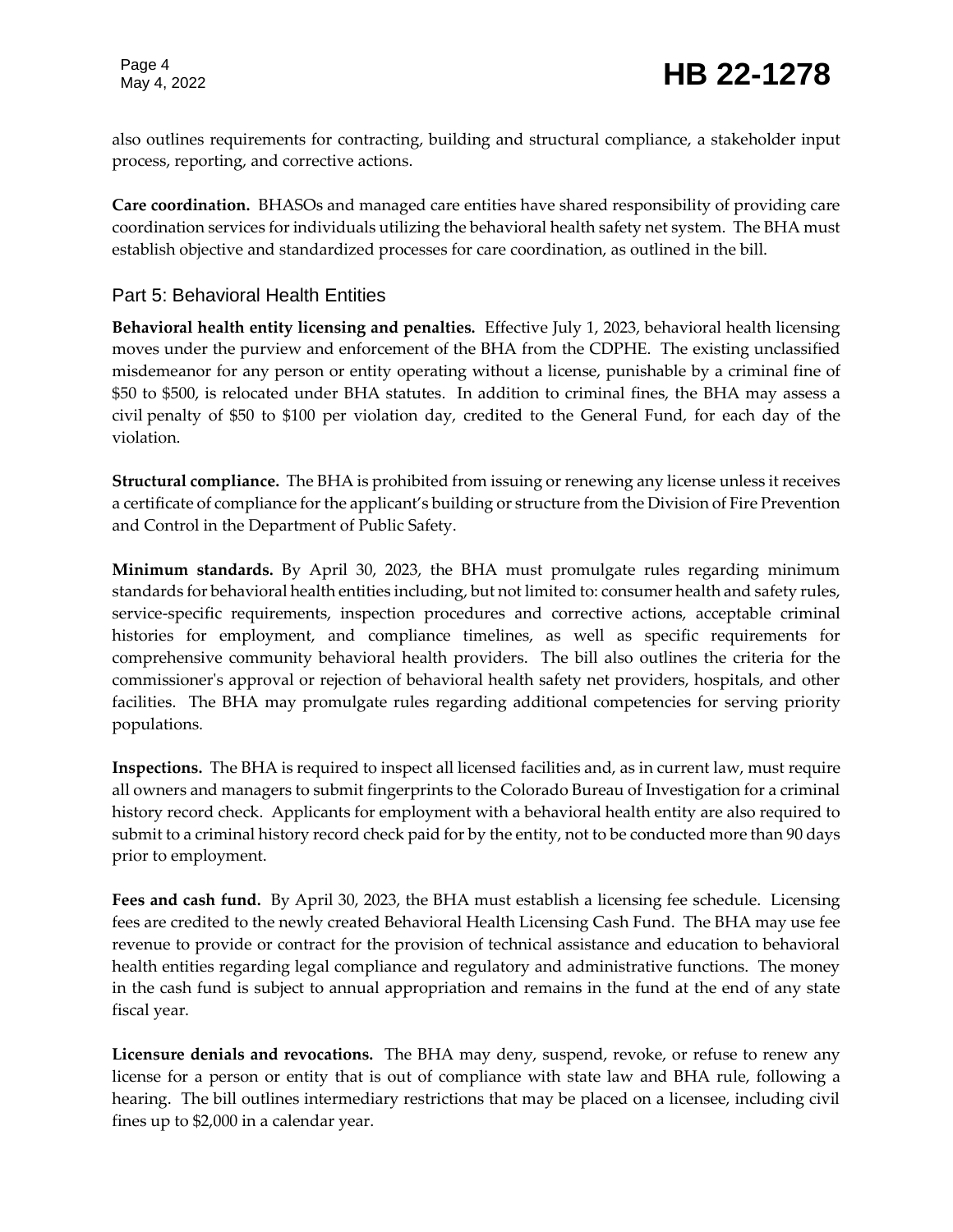**Purchase of behavioral health services and mill levy allowance.** The bill permits licensed providers to enter into agreements with courts, counties, municipalities, school districts, and other political subdivisions. To purchase behavioral health services, the bill permits boards of county commissioners and city and county councils to levy a tax not to exceed two mills upon real property subject to voter approval.

**Mandatory reports.** The bill outlines incident reporting that must be submitted to the BHA.

#### Part 6: Network Standards

**State agency network standards requirements.** All state agencies administering community-based behavioral health programs, including HCPF, must align all community-based behavioral health programs and networks with the behavioral health continuum of care, safety net services, and care coordination provider standards, and are required to have all providers enter into a contract developed with the universal contracting provisions. The BHA must collaborate with HCPF to support the early and periodic screening, diagnostic, and treatment benefit access and provider network. While assessing and standardizing provider networks, the Division of Insurance (DOI) in the Department of Regulatory Agencies (DORA), is also directed to align those networks with the behavioral health continuum of care, safety net services, and care coordination provider standards.

#### Part 7: Behavioral Health Administration Advisory Council

**Advisory Council**. The BHA Advisory Council is created to assist and advise the commissioner in the development and administration of the BHA. The council consists of 15 to 20 members appointed by the commissioner for three-year terms, with some initial two-year terms, and representing lived behavioral health experience, rural communities, each tribal government, county governments, persons with disabilities, the Judicial Department, behavioral health safety net providers, persons with expertise in the behavioral health needs of children and youth, and persons with expertise in crime victimization, trauma, or adverse childhood experiences.

**Regional committees.** The BHA is also required to create one regional subcommittee for each BHASO region, consisting of five members for each subcommittee serving three-year terms, with some initial two-year terms. Regional subcommittee members are appointed by the commissioner and must include at least one individual with expertise in the behavioral health needs of children and youth, one individual representing a behavioral health safety net provider operating within the region, and one county commissioner in the region.

### Part 8: Mental Health Programs

**Veteran suicide prevention pilot program.** The BHA is required to establish a Veteran Suicide Prevention Pilot Program to provide individualized treatment plans and services for 700 veterans in El Paso County and, subject to available appropriations, additional veterans in other areas of the state. The BHA must report on the program during its annual SMART Act hearing. The program repeals June 30, 2025.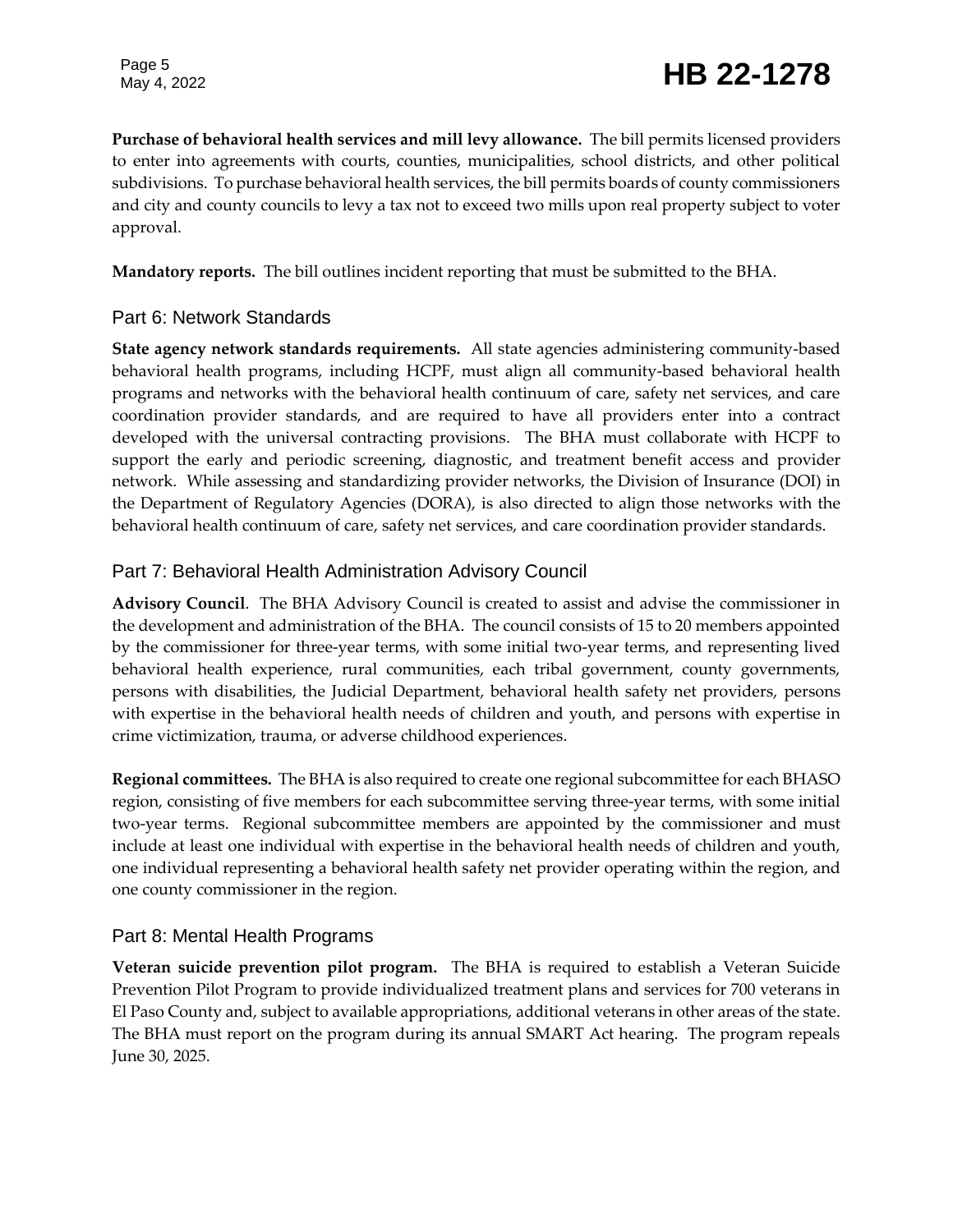# Page 6<br>May 4, 2022 **HB 22-1278**

### Community Prevention and Early Intervention Programs

The bill transfers the following community prevention and early intervention programs—including employees, property, furniture, books, records, funds; and rules and orders—to the CDPHE effective July 1, 2022:

- alcohol and drug abuse prevention programs;
- contracted prevention and treatment programs for alcohol and drug abuse or substance use disorders;
- rural alcohol and substance abuse prevention and treatment program; and
- the Colorado Substance Use Disorders Prevention Collaborative.

#### Other Provisions

**Minor care.** The bill clarifies the processes licensed professionals need to follow when providing care to minors, including obtaining parental consent, ensuring that 12 to 14-year-olds cannot reject care when their parent and mental health professional deem it necessary, and aligning duty-to-warn provisions.

**Community Mental Health Centers.** The bill repeals community mental health centers (CMHCs) as a license type on July 1, 2024, and requires these centers to apply for other license types by that date.

**State Board of Human Services.** The bill modifies the membership on the State Board of Human Services to include a member with lived behavioral health experience, a family member of a person with behavioral health disorders, a member of an advocacy group, physician, or licensed mental health professional, in place of one of the five public-at-large members.

**Opioid and Other Substance Use Disorders Study Committee.** The bill suspends the committee for the 2022 interim, and allows it to meet in the 2023 and 2025 interims.

# **Background**

House Bill 21-1097 required the CDHS to submit a plan for the creation of the BHA to the state legislature by November 1, 2021. This report and other information is available on the BHA implementation website at: [https://cdhs.colorado.gov/about-cdhs/featured-initiatives/behavioral](https://cdhs.colorado.gov/about-cdhs/featured-initiatives/behavioral-health-reform/change-management)[health-reform/change-management.](https://cdhs.colorado.gov/about-cdhs/featured-initiatives/behavioral-health-reform/change-management)

The fiscal impacts included in this fiscal note were initially proposed as budget items from each agency. The Joint Budget Committee requested that appropriations for creating the BHA be included in this bill, rather than in the Long Bill, and thus are described in the fiscal note.

# **State Revenue**

Beginning in FY 2023-24, about \$225,000 in licensing revenue currently received by the CDPHE will instead be received by the BHA in the newly created Behavioral Health Licensing Cash Fund. On net, no change in revenue is expected.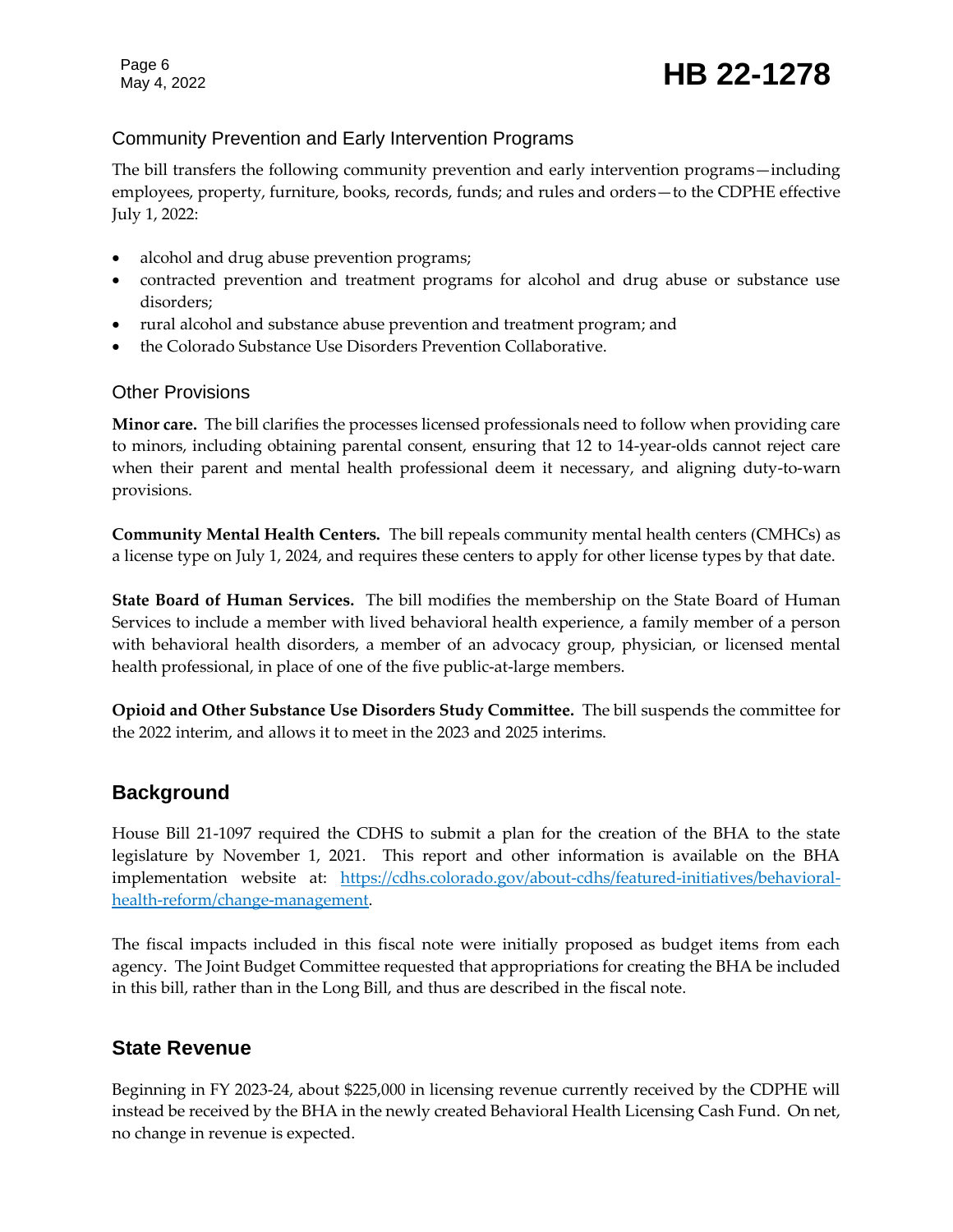# **State Diversions and Transfers**

**Diversions.** The bill diverts \$174,250 in FY 2022-23 and \$161,850 in FY 2023-24 from the General Fund. This revenue diversion results from increased costs in the DOI in DORA, which is funded with premium tax revenue that would otherwise be credited to the General Fund.

**Transfers.** The bill requires that \$8,837,039 and 11.2 FTE for prevention services be moved from the CDHS to the CDPHE, resulting in no net change in expenditures. This includes \$47,167 General Fund, \$608,624 from the Marijuana Tax Cash Fund, and \$8,181,248 in reappropriated funds. This amount is not shown in Table 1.

In addition, at the end of FY 2023-24, any unspent and unencumbered funds remaining in the Behavioral Health Entity Cash Fund in the CDPHE will be transferred to the Behavioral Health Licensing Cash Fund in the BHA. The potential amount of this transfer has not been estimated at this time.

# **State Expenditures**

The bill increases state expenditures in four state departments—CDHS, CDPHE, HCPF, and DORA on an ongoing basis, primarily from the General Fund, as well as the DOI Cash Fund and federal funds. It will also reduce General Fund expenditures in the Legislative Department in FY 2022-23 only. These costs are shown in Table 2 and further detailed in Tables 3 and 4.

|                                                        | FY 2022-23  | FY 2023-24      |
|--------------------------------------------------------|-------------|-----------------|
| <b>Department of Human Services (GF)</b>               | \$3,709,239 | \$5,139,032     |
|                                                        | 25.9 FTE    | 38.0 FTE        |
| Department of Public Health and Environment (GF)       | (\$33,320)  | \$99,729        |
|                                                        | $(0.2$ FTE) | 1.0 FTE         |
| Department of Health Care Policy and Financing (GF/FF) | \$578,731   | \$597,819       |
|                                                        | 4.5 FTE     | 5.0 FTE         |
| Department of Regulatory Agencies (DOI Cash Fund)      | \$174,250   | \$161,850       |
|                                                        | 2.0 FTE     | 2.0 FTE         |
| Legislative Department (GF)                            | (\$60,888)  |                 |
|                                                        | $(0.5$ FTE) |                 |
| <b>Grand Total</b>                                     | \$4,368,013 | \$5,998,431     |
| <b>Total FTE</b>                                       | 31.7 FTE    | <b>46.0 FTE</b> |

#### **Table 2 Expenditures Under HB 22-1278**

<sup>1</sup> *Pursuant to common policies, the CDHS' centrally appropriated costs are included in the bill's appropriation because they require more than 20.0 FTE.*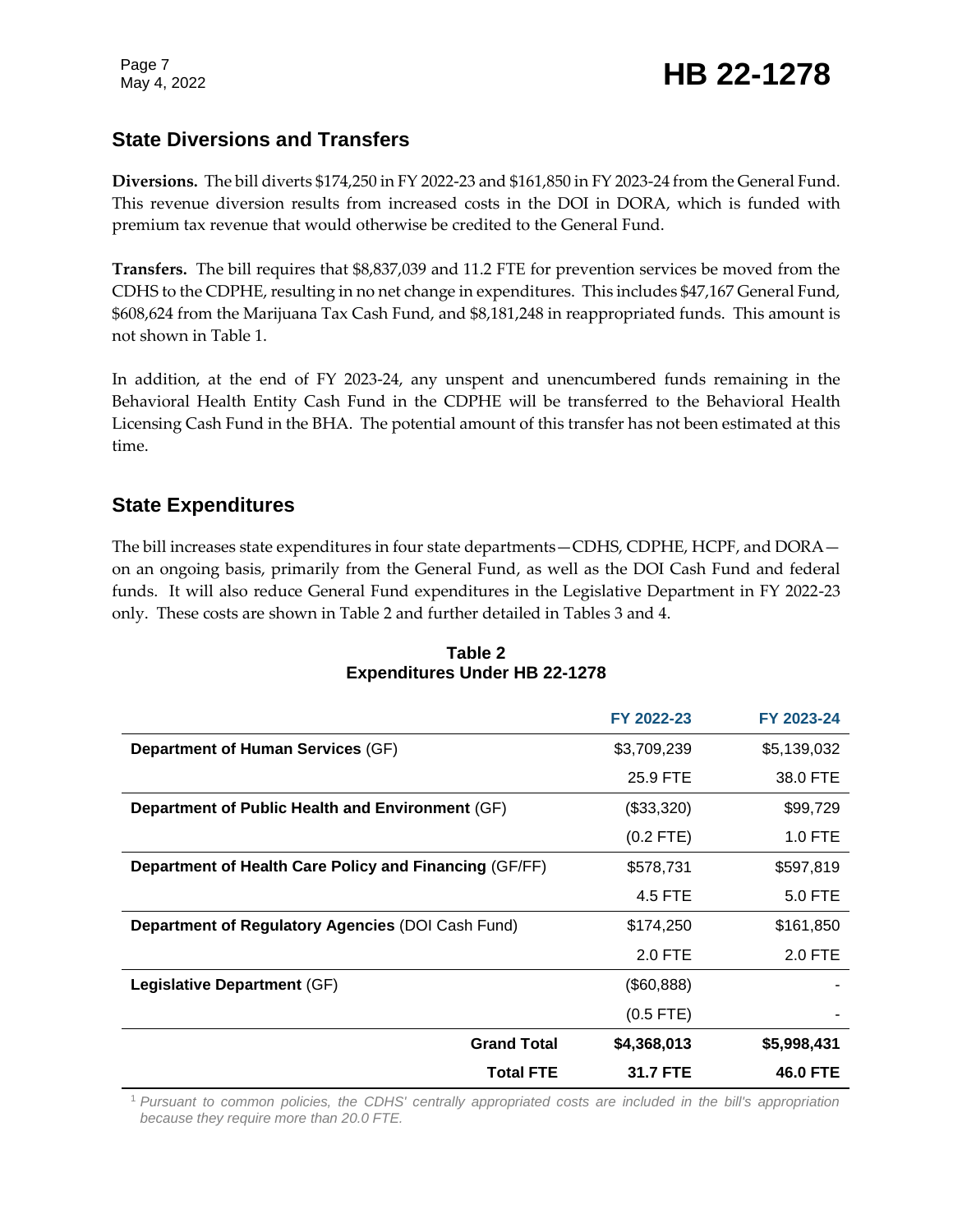# Page 8<br>May 4, 2022 **HB 22-1278**

### Department of Human Services

Creation of the BHA will increase General Fund expenditures in the CDHS by \$3.7 million and 25.9 FTE in FY 2022-23 and \$5.1 million and 38.0 FTE in FY 2023-24. As shown in Table 3 below, these costs include new staff in the BHA itself, as well as support and central services in the CDHS. Out year costs for the program will be addressed through the annual budget process as implementation of the BHA proceeds. Costs during the first two years are discussed in more detail below by subject area.

**Behavioral Health Administration.** Costs in the BHA include a number of new functional areas and duties, as described below.

- **Finance.** Finance includes a variety of functions including budgeting, accounting, contracting, grants, and provider rate analysis. Current OBH staff with related functions will transition to this functional area of the BHA. Of these functions, provider rate analysis represents a new responsibility not currently performed within Community Behavioral Health at the CDHS. This new function is necessary for the BHA to understand and direct multi-payer fiscal policy and utilization trends and to make recommendations to changes in policy to promote improved access and quality. Other positions, such as budget, accounting, and contracting, will provide support. A total of 6.0 new FTEs will support these finance-related duties, including a chief financial officer (1.0 FTE), a rate and financial analyst (1.0 FTE), a contract administrator (1.0 FTE), accountants (2.0 FTE), and a legislative/policy budget analyst (1.0 FTE).
- **Quality and standards.** In addition to the current staff at the OBH that supports oversight of several aspects of the behavioral health system, the BHA will require additional resources focused on evaluating and promoting the use of clinical best practices statewide. Additionally, the BHA will have dedicated resources focused on ensuring managed care practices in the state support access to high-quality services. These resources will collaborate extensively with HCPF and the DOI to ensure data-informed decision making and stakeholder input is reflected in state policy related to the oversight of managed care entities. A total of 6.0 new FTEs will support these quality and standard duties, including a director (1.0 FTE), program assistants (2.0 FTE), a clinical behavioral specialist (1.0 FTE), a compliance specialist (1.0 FTE), and a liaison (1.0 FTE).
- **Statewide programs, technical assistance, and innovation.** Building on the community behavioral health programs currently administered by the OBH, the BHA will also add dedicated resources with a focus on workforce development, providing technical assistance throughout the behavioral health delivery system, and providing system navigation support for individuals that are unable to successfully connect to services through their current payer source. A total of 5.0 new FTEs will support these new initiatives, including a director (1.0 FTE), managers (2.0 FTE), liaison staff (1.0 FTE), and a community and economic development specialist (1.0 FTE).
- **Strategy, planning, and engagement.** This area primarily supports new state functions added to the BHA, including statewide grievance support (analysis, resolution, and future policy recommendations to remediate trends in grievances), stakeholder and community engagement to gather local and consumer perspectives, and interagency liaisons to ensure cohesive collaborative strategy development and implementation across the multiple agencies that interact with the behavioral health system. A total of 2.0 new FTEs will support these strategy, planning, and engagement functions, including a director (1.0 FTE) and a program assistant (1.0 FTE).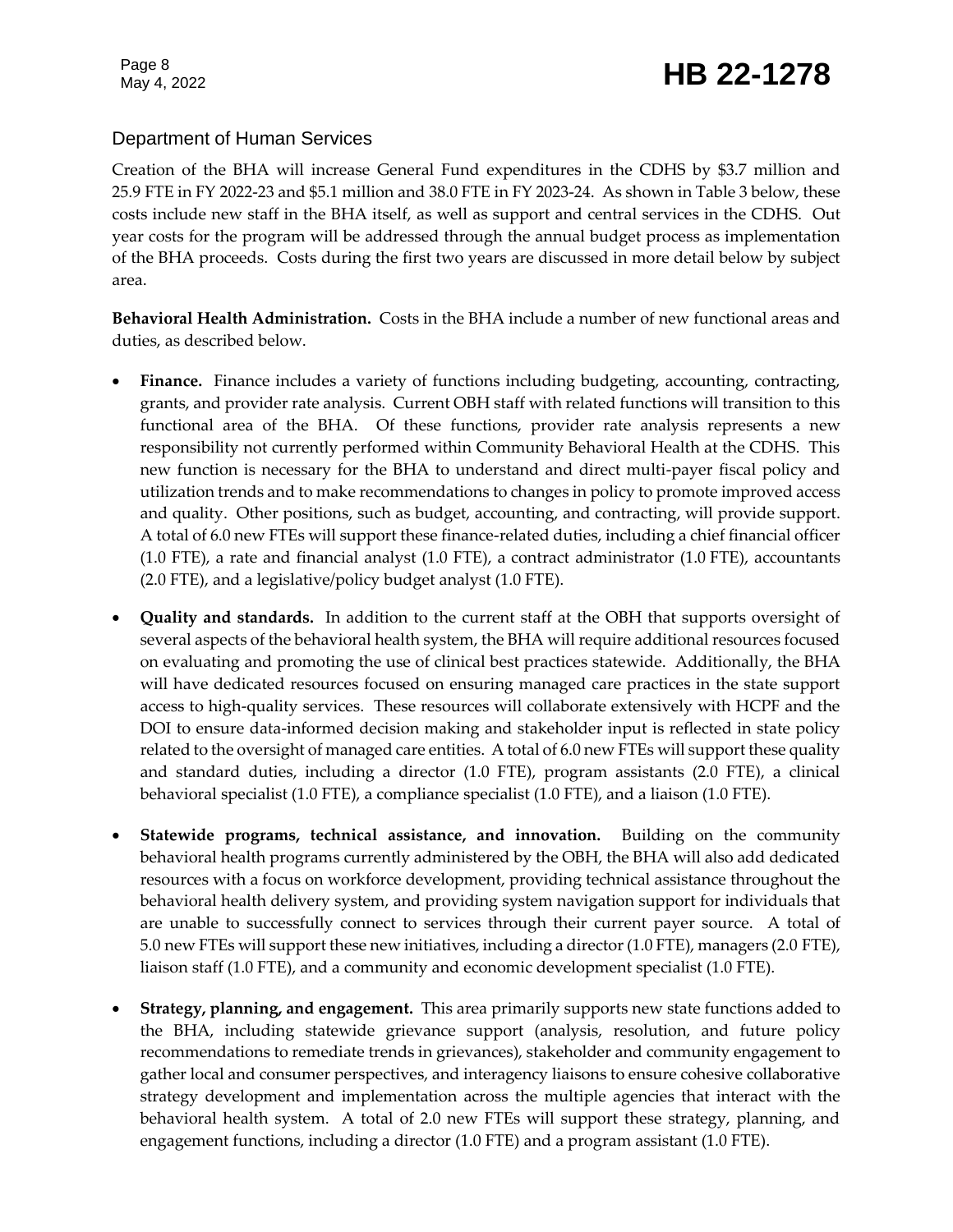- **Data strategy and analytics.** The BHA will enhance data and analytics capabilities that currently exist in the OBH and requires a data manager (1.0 FTE) to inform and support the statewide behavioral health data strategy.
- **Leadership and operations.** The BHA leadership team and critical support staff such as marketing and outreach, legal, and administrative support for the Advisory Council are included in this area. A total of 9.0 new FTEs are included for leadership and operations, including the commissioner (1.0 FTE), the deputy commissioner of children and youth services (1.0 FTE), an operations director (1.0 FTE), a communications manager (1.0 FTE), a legislative liaison (1.0 FTE), a community engagement specialist (1.0 FTE), an advisory council coordinator (1.0 FTE), a marketing and communications specialist (1.0 FTE), and a human resources specialist (1.0 FTE).
- **Legal services.** The BHA requires 1,800 hours of legal services per year provided by the Department of Law at the blended rate of \$98.57. The Department of Law requires 1.0 FTE for this work.

**Other CDHS costs.** The CDHS will have costs for additional central services and other operating expenses to support the BHA, as described below.

- **CDHS central services staff support.** As the BHA will be housed in CDHS initially and will be supported with some central CDHS functionality, additional staff in the CDHS are needed to support the new BHA. The additional functions range from human resources support to contracting. A total of 9.0 new FTEs are included in the CDHS Office of Administrative Solutions for this purpose, including human resources specialists (2.0 FTE), a performance management analyst (1.0 FTE), an auditor (1.0 FTE), a project manager (1.0 FTE), a program administrator (1.0 FTE), a program manager (1.0 FTE), a budget analyst (1.0 FTE), and a marketing and communications specialist (1.0 FTE).
- **Other operating.** Other operating costs for the CDHS includes travel costs estimated at \$10,000 ongoing; as well as one-time contractors in FY 2022-23, including a stakeholder engagement contractor estimated at \$35,000 and a program alignment contractor estimated at \$60,000. In FY 2023-24, the fiscal note includes leased space for half of the staff at a rate of \$6,600 per FTE and indirect technology costs for all FTEs estimated at \$161,445.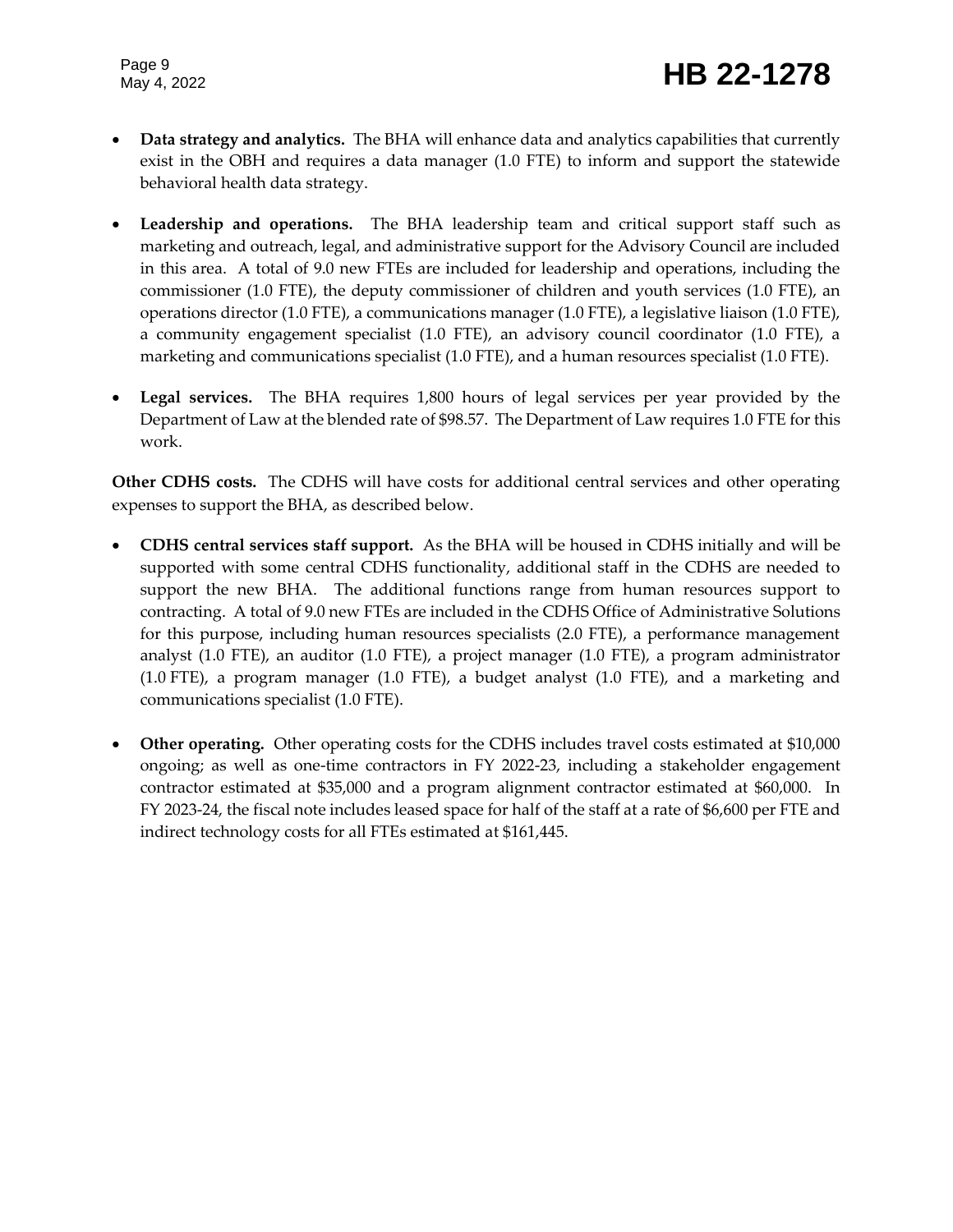### **Table 3 CDHS Expenditures Under HB 22-1278**

| <b>Cost Components</b>                                |                  | FY 2022-23      | FY 2023-24  |
|-------------------------------------------------------|------------------|-----------------|-------------|
| <b>Behavioral Health Administration - CDHS</b>        |                  |                 |             |
| <b>Personal Services</b>                              |                  | \$2,134,381     | \$2,996,555 |
| <b>Operating Expenses</b>                             |                  | \$31,050        | \$39,150    |
| <b>Capital Outlay Costs</b>                           |                  | \$179,800       | \$6,200     |
| Legal Services (1.0 FTE in Dept. of Law)              |                  | \$177,426       | \$177,426   |
| <b>Employee Insurance and Supplemental Retirement</b> |                  | \$405,991       | \$559,545   |
| FTE - Personal Services                               |                  | 21.4 FTE        | 29.0 FTE    |
| <b>BHA Subtotal</b>                                   |                  | \$2,928,648     | \$3,778,876 |
| <b>Central Services - CDHS</b>                        |                  |                 |             |
| <b>Personal Services</b>                              |                  | \$479,380       | \$911,689   |
| <b>Operating Expenses</b>                             |                  | \$7,290         | \$12,150    |
| <b>Capital Outlay Costs</b>                           |                  | \$55,800        |             |
| <b>Employee Insurance and Supplemental Retirement</b> |                  | \$88,121        | \$172,007   |
| FTE - Personal Services                               |                  | 4.5 FTE         | 9.0 FTE     |
| <b>DHS Central Subtotal</b>                           |                  | \$630,591       | \$1,095,846 |
| <b>Other Operating - CDHS</b>                         |                  |                 |             |
| <b>Travel and Contractors</b>                         |                  | \$150,000       | \$10,000    |
| <b>Leased Space</b>                                   |                  |                 | \$92,400    |
| Information Technology Indirect                       |                  |                 | \$161,910   |
| <b>DHS Other Operating Subtotal</b>                   |                  | \$150,000       | \$264,310   |
|                                                       | <b>Total</b>     | \$3,709,239     | \$5,139,032 |
|                                                       | <b>Total FTE</b> | <b>25.9 FTE</b> | 38.0 FTE    |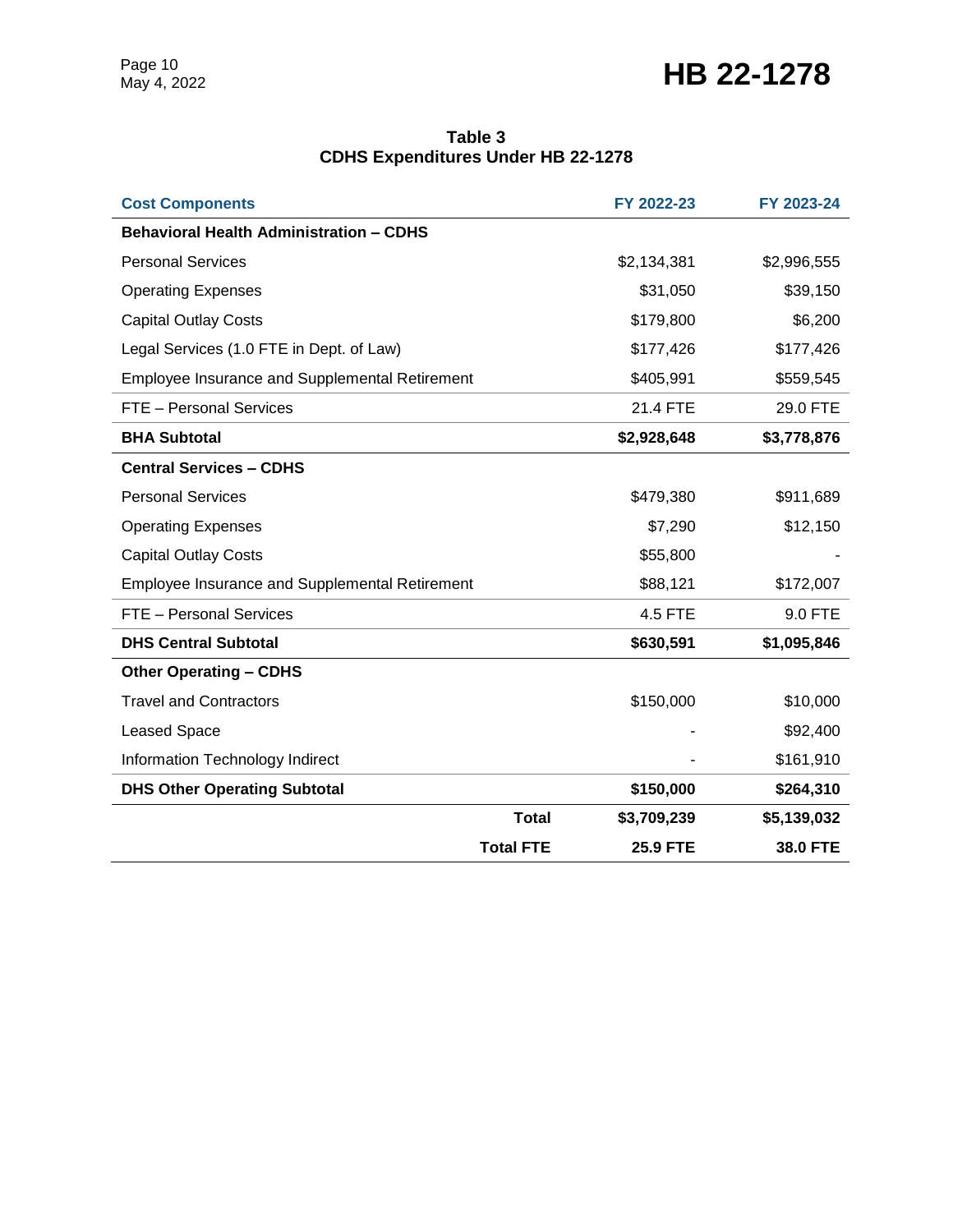### Other Agencies

In addition to the CDHS, the bill impacts costs in the CDPHE, HCPF, DOI, and Legislative Department beginning in FY 2022-23, as shown in Table 4 and detailed below.Costs in FY 2024-25 will depend on implementation decisions by the BHA and will be addressed through the annual budget process.

| <b>Cost Components</b>                                       |                  | FY 2022-23     | FY 2023-24     |
|--------------------------------------------------------------|------------------|----------------|----------------|
| Department of Public Health and Environment (GF)             |                  |                |                |
| <b>Personal Services</b>                                     |                  | (24, 187)      | \$68,035       |
| <b>Operating Expenses</b>                                    |                  |                | \$1,350        |
| Centrally Appropriated Costs <sup>1</sup>                    |                  | (9, 133)       | \$30,344       |
| FTE - Personal Services                                      |                  | $(0.2$ FTE)    | 1.0 FTE        |
| <b>CDPHE Subtotal</b>                                        |                  | (\$33,320)     | \$99,729       |
| Department of Health Care Policy and Financing (GF/FF Split) |                  |                |                |
| <b>Personal Services</b>                                     |                  | \$455,048      | \$496,416      |
| <b>Operating Expenses</b>                                    |                  | \$6,750        | \$6,750        |
| <b>Capital Outlay Costs</b>                                  |                  | \$31,000       | \$0            |
| Centrally Appropriated Costs <sup>1</sup>                    |                  | \$85,933       | \$94,653       |
| FTE - Personal Services                                      |                  | <b>4.5 FTE</b> | 5.0 FTE        |
| <b>HCPF Subtotal</b>                                         |                  | \$578,731      | \$597,819      |
| Division of Insurance (DOI Cash Fund)                        |                  |                |                |
| <b>Personal Services</b>                                     |                  | \$127,666      | \$127,666      |
| <b>Operating Expenses</b>                                    |                  | \$2,700        | \$2,700        |
| <b>Capital Outlay Costs</b>                                  |                  | \$12,400       |                |
| Centrally Appropriated Costs <sup>1</sup>                    |                  | \$31,484       | \$31,484       |
| FTE - Personal Services                                      |                  | <b>2.0 FTE</b> | 2.0 FTE        |
| <b>DOI Subtotal</b>                                          |                  | \$174,250      | \$161,850      |
| Legislative Department (GF)                                  |                  |                |                |
| <b>Personal Services</b>                                     |                  | (\$37,156)     |                |
| <b>Operating Expenses</b>                                    |                  | (\$675)        |                |
| Member Per Diems and Reimbursements                          |                  | (\$14, 117)    |                |
| Centrally Appropriated Costs <sup>1</sup>                    |                  | (\$8,940)      |                |
| FTE - Personal Services                                      |                  | $(0.5$ FTE)    |                |
| Leg. Dept Subtotal                                           |                  | (\$60,888)     |                |
|                                                              | <b>Total</b>     | \$658,773      | \$859,398      |
|                                                              | <b>Total FTE</b> | <b>5.8 FTE</b> | <b>8.0 FTE</b> |

**Table 4 Other Department Expenditures Under HB 22-1278**

*<sup>1</sup> Centrally appropriated costs are not included in the bill's appropriation.*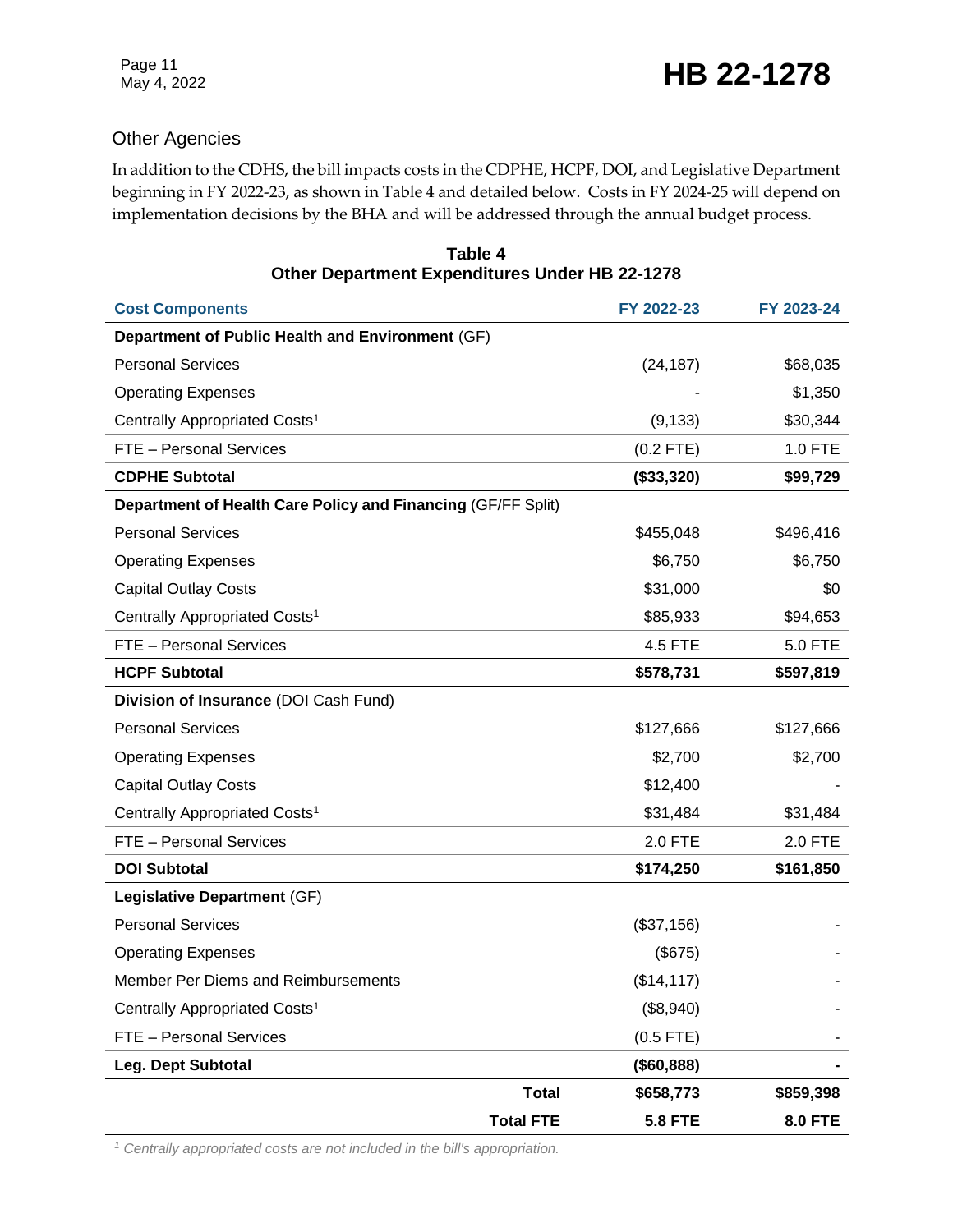**Department of Public Health and Environment.** In FY 2022-23, the bill moves Phase 2 rulemaking authority from the CDPHE to the BHA for the substance use disorder portion of the original licensing of behavioral health entities, created by House Bill 19-1237; therefore, a one-time reduction of 0.4 FTE for a policy advisor is included. This reduction is offset by an additional 0.2 FTE for a contract administrator and human resource specialist beginning in FY 2022-23. Beginning FY 2023-24, the CDPHE requires 0.8 FTE health professional for facility surveying and complaint handling.

**Health Care Policy and Financing.** HCPF requires a total of 5.0 FTE beginning in FY 2022-23 for behavioral health specialists (2.0 FTE), including one to coordinate adult care and the other to coordinate youth care; a regulatory specialist (1.0 FTE) to ensure that all changes specified in the bill and resulting from BHA directives are in alignment with existing state and federal law pertaining to HCPF; a rate analyst (1.0 FTE) to assist the BHA in establishing a Behavioral Health Safety Net System and to assist the BHA and Managed Care Entities in collecting information to form their recommendations for alternative payment models; and a data and research analyst (1.0 FTE) to assist the BHA in the data collection and reporting requirements.

**Division of Insurance.** The DOI requires 2.0 FTE beginning in FY 2022-23, including one policy advisor who will be responsible for data and policy analysis to support the evaluation and, potentially, coordination with regulated commercial payers, and a rate and financial analyst to coordinate complaints and grievances from the BHA related to providers regulated by the DOI.

**Division of Fire Prevention and Control—Department of Public Safety.** The Division of Fire Prevention and Control (DFPC) inspects certain health facilities. To the extent that the bill results in additional facilities requiring inspections by the DFPC, workload and costs will increase. However, since all facilities regulated by the CDHS and CDPHE are already subject to inspection by the DFPC pursuant to House Bill 19-1237, any increase is assumed to be minimal and any additional appropriations necessary will be sought through the annual budget process.

**Legislative Department.** The bill suspends the Opioid and Other Substance Use Disorders Study Committee for the 2022 interim, reducing Legislative Department expenditures to support the committee.

**Centrally appropriated costs.** Pursuant to fiscal note and Joint Budget Committee policy, centrally appropriated costs for bills involving more than 20 FTE are appropriated in the bill, rather than through the annual budget process. These costs, which include employee insurance and supplemental employee retirement payments for the CDHS, are detailed in Table 3. For the remaining departments, centrally appropriated costs associated with the bill will be addressed through the annual budget process, as shown in Table 4.

# **Other Budget Impacts**

**General Fund reserve.** Under current law, an amount equal to 15 percent of General Fund appropriations must be set aside in the General Fund statutory reserve beginning in FY 2022-23. Based on this fiscal note, the bill is expected to increase the amount of General Fund held in reserve by amounts shown in Table 1, which decreases the amount of General Fund available for other purposes.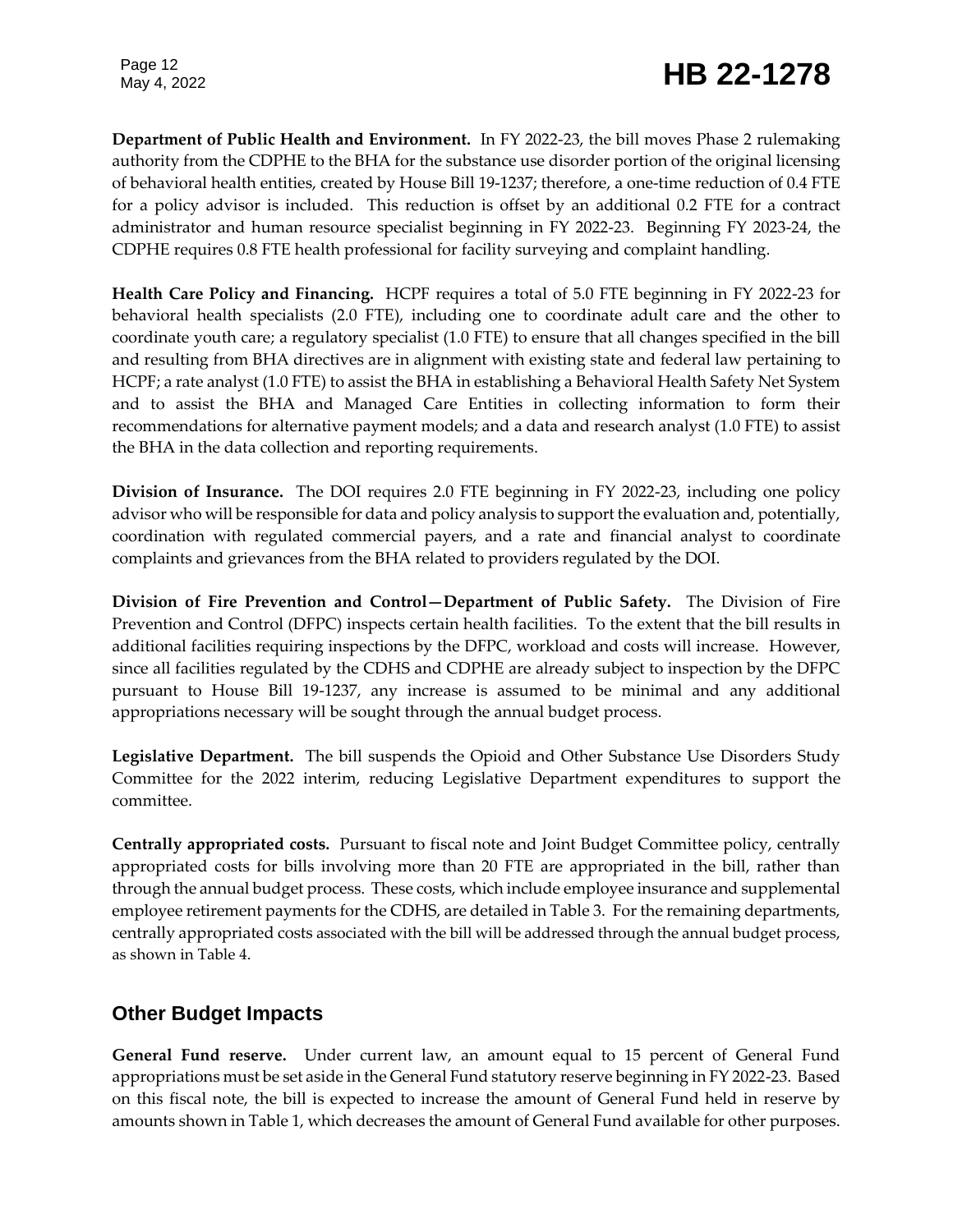Page 13<br>May 4, 2022 **HB 22-1278** 

# **Local Government**

To the extent that counties and city and counties levy a tax to purchase behavioral health services, revenue and expenditures will increase in those local governments.

# **Effective Date**

The bill takes effect July 1, 2022, with exceptions.

# **State Appropriations**

In total, the bill includes \$4.3 million in appropriations in FY 2022-23 to multiple agencies, as described below.

**Department of Human Services.** The bill includes the following General Fund appropriations to the CDHS:

- \$2,928,648 and 21.4 FTE for staffing, operating, and related expenses in the Behavioral Health Administration, of which \$177,426 is reappropriated to the Department of Law for legal services with an additional 1.0 FTE;
- \$630,591 and 4.5 FTE for the Office of Administrative Solutions for central services and support; and
- \$150,000 for other operating expenses, including contractors and travel expenses.

**Department of Public Health and Environment.** On net, the bill includes in reductions in General Fund appropriations of \$33,320 and a reduction of 0.2 FTE to CDPHE.

**Health Care Policy and Financing.** The bill includes an appropriation of \$492,798 to HCPF, split evenly between General Fund and federal funds, and 4.5 FTE.

**Department of Regulatory Agencies.** The bill includes an appropriation of \$142,766 to DORA from the Division of Insurance Cash Fund, and 2.0 FTE.

**Legislative Department.** The bill includes a reduction in appropriations to the Legislative Department of \$51,948 from the General Fund, which includes \$20,736 and 0.3 FTE from Legislative Council Staff, \$17,095 and 0.2 FTE from the Office of Legislative Legal Services, and \$14,117 from the General Assembly.

**Transfer of funding from CDHS to CDPHE.** Lastly, the bill requires an increase in appropriations to the CDPHE of \$8,867,967 and 11.2 FTE for prevention services, and a corresponding decrease to the CDHS. This appropriation should include \$48,111 General Fund, \$590,497 from the Marijuana Tax Cash Fund, and \$8,181,248 in reappropriated funds from the CDHS.